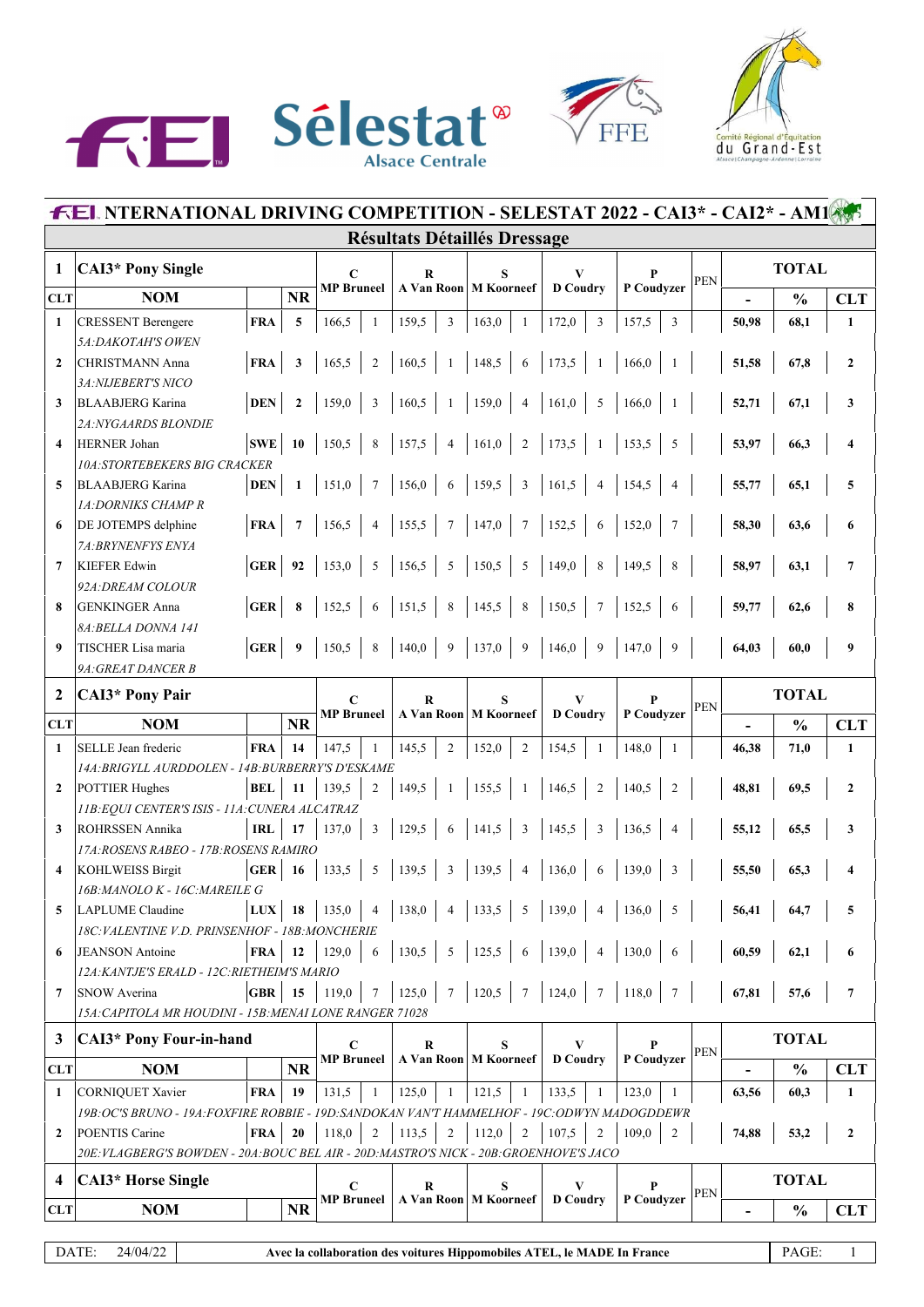





|                | <b>FEL NTERNATIONAL DRIVING COMPETITION - SELESTAT 2022 - CAI3* - CAI2* - AM1</b> |                            |    |            |                |                                                                                     |                |            |                         |       |                |       |                |  |       |      |                         |
|----------------|-----------------------------------------------------------------------------------|----------------------------|----|------------|----------------|-------------------------------------------------------------------------------------|----------------|------------|-------------------------|-------|----------------|-------|----------------|--|-------|------|-------------------------|
|                |                                                                                   |                            |    |            |                | <b>Résultats Détaillés Dressage</b>                                                 |                |            |                         |       |                |       |                |  |       |      |                         |
| 1              | HOUTAPPELS-BRUDER Kelly CAN                                                       |                            | 31 | 185,0      | 1              | 184,5                                                                               | -1             | 184,5      | $\overline{c}$          | 179,0 | 3              | 176,0 | $\overline{2}$ |  | 38,92 | 75,7 | $\mathbf{1}$            |
|                | 31A:FLIP                                                                          |                            |    |            |                |                                                                                     |                |            |                         |       |                |       |                |  |       |      |                         |
| $\mathbf{2}$   | PHILIPPOT Laure                                                                   | <b>BEL</b>                 | 26 | 163,0      | 5              | 175,5                                                                               | $\overline{2}$ | 191,0      | -1                      | 184,0 | $\mathbf{1}$   | 177,0 |                |  | 41,39 | 74,1 | $\mathbf{2}$            |
|                | 26A:GALENV                                                                        |                            |    |            |                |                                                                                     |                |            |                         |       |                |       |                |  |       |      |                         |
| 3              | <b>SCHILTZ Marie</b>                                                              | LUX                        | 46 | 179,5      | $\overline{2}$ | 175,5                                                                               | $\overline{2}$ | 178,0      | $\overline{\mathbf{3}}$ | 178,5 | $\overline{4}$ | 175,0 | 3              |  | 41,92 | 73,8 | 3                       |
|                | 46A:FRODO<br><b>BÖSCH</b> Alexander                                               |                            |    |            |                |                                                                                     |                |            |                         |       |                |       |                |  |       |      |                         |
| 4              | 21A: FINESSE 374                                                                  | <b>AUT</b>                 | 21 | 160,5      | 6              | 162,5                                                                               | 5              | 175,0      | $\overline{4}$          | 180,0 | $\overline{2}$ | 167,5 | 5              |  | 47,38 | 70,4 | $\overline{\mathbf{4}}$ |
| 5              | PHILIPPOT Laure                                                                   | <b>BEL</b>                 | 27 | 167,5      | $\overline{4}$ | 160,5                                                                               | $\overline{7}$ | 174,0      | 5                       | 172,5 | 6              | 168,5 | $\overline{4}$ |  | 47,71 | 70,2 | 5                       |
|                | 27A: QC DREAM TIME BROZIE                                                         |                            |    |            |                |                                                                                     |                |            |                         |       |                |       |                |  |       |      |                         |
| 6              | <b>LEFORT Claire</b>                                                              | <b>FRA</b>                 | 35 | 171,5      | 3              | 160,5                                                                               | $\overline{7}$ | 162,5      | 6                       | 175,5 | 5              | 167,0 | 6              |  | 48,51 | 69,7 | 6                       |
|                | 35A: DARWIN DE FELINE                                                             |                            |    |            |                |                                                                                     |                |            |                         |       |                |       |                |  |       |      |                         |
| $\overline{7}$ | <b>UNZEITIG Anne</b>                                                              | <b>GER</b>                 | 44 | 157,5      | $\overline{7}$ | 161,0                                                                               | 6              | 158,5      | 9                       | 161,0 | 15             | 157,5 | 12             |  | 54,04 | 66,2 | $\overline{7}$          |
|                | 44A: DE NIRO 29                                                                   |                            |    |            |                |                                                                                     |                |            |                         |       |                |       |                |  |       |      |                         |
| 8              | BÖSCH Alexander                                                                   | AUT                        | 22 | 152,0      | 13             | $155,0$ 11                                                                          |                | $154,0$ 14 |                         | 167,0 | 9              | 167,0 | 6              |  | 54,11 | 66,2 | 8                       |
|                | 22A:BAMBUCCA                                                                      |                            |    |            |                |                                                                                     |                |            |                         |       |                |       |                |  |       |      |                         |
| 9              | <b>SCHILTZ Franz</b>                                                              | <b>LUX</b>                 | 45 | 156.5      | 10             | 156,0                                                                               | $10$           | 160,5      | $7\phantom{.0}$         | 161,5 | 14             | 158,0 | 10             |  | 54,44 | 66,0 | 9                       |
|                | 45A: SAN REMO ROYAL                                                               |                            |    |            |                |                                                                                     |                |            |                         |       |                |       |                |  |       |      |                         |
| 10             | <b>VERNAY Benoit</b>                                                              | <b>FRA</b>                 | 39 | 155.0      | 12             | 157,5                                                                               | $\overline{9}$ | 159,0      | $\,8\,$                 | 163,0 | <sup>11</sup>  | 156,5 | 13             |  | 54,64 | 65,9 | 10                      |
|                | 39B: CLINT                                                                        |                            |    |            |                |                                                                                     |                |            |                         |       |                |       |                |  |       |      |                         |
| 11             | <b>LEFORT Claire</b>                                                              | <b>FRA</b>                 | 36 | 150,5      | 17             | 154,5                                                                               | 12             | 147,0      | 16                      | 169,5 | 8              | 163,5 | 8              |  | 55,44 | 65,3 | 11                      |
| 12             | 36A:EDUWARD<br><b>RENIER Sylvie</b>                                               | <b>BEL</b>                 | 28 | 155,5      | -11            | 166,0                                                                               | $\overline{4}$ | 139,5      | 22                      | 164,0 | 10             | 156,0 | 14             |  | 55,97 | 65,0 | 12                      |
|                | 28A:HARALD                                                                        |                            |    |            |                |                                                                                     |                |            |                         |       |                |       |                |  |       |      |                         |
| 13             | <b>MCGILL Lucy</b>                                                                | <b>GBR</b>                 | 41 | 148,0      | 18             | $154,5$   12                                                                        |                | $156,5$ 11 |                         | 170,5 | $\overline{7}$ | 148,5 | 16             |  | 56,37 | 64,8 | 13                      |
|                | 41A: CASANOVA II                                                                  |                            |    |            |                |                                                                                     |                |            |                         |       |                |       |                |  |       |      |                         |
| 14             | OLIVE Jean michel                                                                 | <b>FRA</b>                 | 38 | 157,0      | 8              | 153,5                                                                               | $\vert$ 14     | $157,5$ 10 |                         | 162,5 | 13             | 142,5 | 19             |  | 57,04 | 64,3 | 14                      |
|                | 38A: ALEJA DE MESENGUY                                                            |                            |    |            |                |                                                                                     |                |            |                         |       |                |       |                |  |       |      |                         |
| 15             | AILLAUD Magalie                                                                   | <b>FRA</b>                 | 32 | 151,5      | 14             | 150,5                                                                               | $\vert$ 18     | $144,5$ 19 |                         | 161,0 | 15             | 160,5 | 9              |  | 57,70 | 63,9 | 15                      |
|                | 32A: IMPERIO                                                                      |                            |    |            |                |                                                                                     |                |            |                         |       |                |       |                |  |       |      |                         |
| 16             | <b>DESCHAMPS Clement</b>                                                          | <b>FRA</b>                 | 33 | 157,0      |                | 147,5                                                                               | 19             | $156,5$ 11 |                         | 159,0 | 17             | 144,5 | 17             |  | 58,17 | 63,6 | 16                      |
|                | 33A: BRUME DE CHABLIS                                                             |                            |    |            |                |                                                                                     |                |            |                         |       |                |       |                |  |       |      |                         |
| 17             | <b>GÄNSHIRT</b> Fabian                                                            | GER $86$                   |    |            |                | $151,5$   14   151,5   17   150,0   15   147,5   23                                 |                |            |                         |       |                | 158,0 | 10             |  | 58,97 | 63,1 | 17                      |
|                | <b>86A: FREDDIE MERCURY T</b>                                                     |                            |    |            |                |                                                                                     |                |            |                         |       |                |       |                |  |       |      |                         |
| 18             | <b>LEJEUNE</b> Etienne                                                            | $BEL$   24                 |    | $136,5$ 22 |                | 141,5   22   154,5   13   163,0   11   141,5   20                                   |                |            |                         |       |                |       |                |  | 61,83 | 61,4 | 18                      |
|                | 24A: MAY BE SPECIAL V'T WINKELVELD                                                |                            |    |            |                | LUX   47   144,5   19   152,0   16   146,5   17   159,0   17   131,0                |                |            |                         |       |                |       | 23             |  |       |      |                         |
| 19             | THIBAUT-MCCAW Maureen<br>$47A:VLUCA$ $R$                                          |                            |    |            |                |                                                                                     |                |            |                         |       |                |       |                |  | 62,36 | 61,0 | 19                      |
| 20             | <b>MEYSON</b> Stephane                                                            | $\overline{\text{FRA}}$ 37 |    |            |                | 142,0   20   146,0   21   142,0   20   155,5   21   138,5   21                      |                |            |                         |       |                |       |                |  | 63,56 | 60,3 | 20                      |
|                | 37A: VOLKER                                                                       |                            |    |            |                |                                                                                     |                |            |                         |       |                |       |                |  |       |      |                         |
| 21             | <b>CLAEYS</b> Pieter                                                              | BEL   23                   |    |            |                | 139,5   21   147,5   19   141,0   21   156,5   20   133,5   22                      |                |            |                         |       |                |       |                |  | 64,36 | 59,8 | 21                      |
|                | 23A:LEONORA BV                                                                    |                            |    |            |                |                                                                                     |                |            |                         |       |                |       |                |  |       |      |                         |
| 22             | MEUWIS Jonathan                                                                   | BEL $\vert 25$             |    |            |                | 134,5   23   140,5   23   136,0   23   152,0   22   144,0   18                      |                |            |                         |       |                |       |                |  | 65,83 | 58,9 | 22                      |
|                | <b>25B: HAPPY DES CERISIERS</b>                                                   |                            |    |            |                |                                                                                     |                |            |                         |       |                |       |                |  |       |      |                         |
| 23             | <b>GARCIA</b> Didier                                                              |                            |    |            |                | <b>FRA</b> 34   151,0   16   152,5   15   145,0   18   158,0   19   152,5   15   15 |                |            |                         |       |                |       |                |  | 73,90 | 53,8 | 23                      |
|                | 34A: GUILLAUME SWING                                                              |                            |    |            |                |                                                                                     |                |            |                         |       |                |       |                |  |       |      |                         |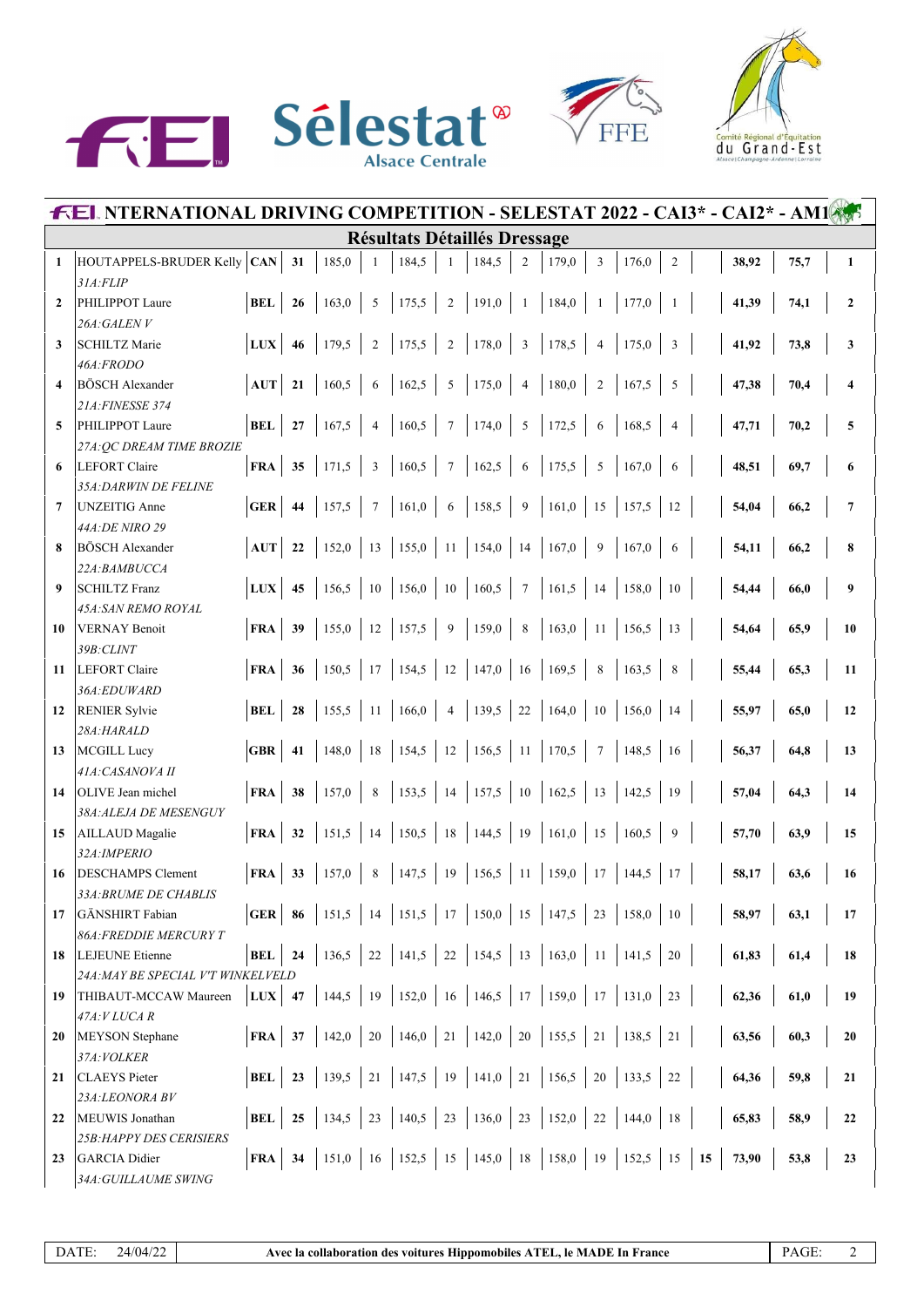





|              | <b>FEL NTERNATIONAL DRIVING COMPETITION - SELESTAT 2022 - CAI3* - CAI2* - AM18</b>                        |                               |           |                                   |                                     |                              |                                                                              |                         |            |                          |               |                  |  |  |
|--------------|-----------------------------------------------------------------------------------------------------------|-------------------------------|-----------|-----------------------------------|-------------------------------------|------------------------------|------------------------------------------------------------------------------|-------------------------|------------|--------------------------|---------------|------------------|--|--|
|              |                                                                                                           |                               |           |                                   | <b>Résultats Détaillés Dressage</b> |                              |                                                                              |                         |            |                          |               |                  |  |  |
| 5            | <b>CAI3*</b> Horse Pair                                                                                   |                               |           | $\mathbf C$                       | $\bf R$                             | S                            | V                                                                            |                         | <b>PEN</b> |                          | <b>TOTAL</b>  |                  |  |  |
| <b>CLT</b>   | <b>NOM</b>                                                                                                |                               | <b>NR</b> | <b>MP</b> Bruneel                 |                                     | A Van Roon   M Koorneef      | <b>D</b> Coudry                                                              | P Coudvzer              |            |                          | $\frac{0}{0}$ | <b>CLT</b>       |  |  |
| $\mathbf{1}$ | <b>BÖSCH</b> Stefan                                                                                       | <b>AUT</b>                    | 49        | 137,5<br>1                        | 147,5<br>-1                         | 156,0<br>1                   | 138,0<br>3                                                                   | 142,0<br>$\mathbf{1}$   |            | 50,41                    | 68,5          | $\mathbf{1}$     |  |  |
|              | 49A: DADDY'S SUNSHINE 2 - 49C: FREESTYLE 3                                                                |                               |           |                                   |                                     |                              |                                                                              |                         |            |                          |               |                  |  |  |
| $\mathbf{2}$ | <b>MALGET Claude</b>                                                                                      | $LUX$ 53                      |           | 128,0<br>$\overline{4}$           | 147,0<br>$\sqrt{2}$                 | 133,5<br>3                   | 139,0<br>$\overline{2}$                                                      | $\overline{2}$<br>135,0 |            | 56,26                    | 64,8          | $\mathbf{2}$     |  |  |
|              | 53B: CUNEO - 53C: DUKAT                                                                                   |                               |           |                                   |                                     |                              |                                                                              |                         |            |                          |               |                  |  |  |
| 3            | <b>DELMAS</b> Diane<br>50C:FUTURE KISS - 50B:CURIANTHA IFCE                                               | FRA                           | - 50      | 135,0<br>$\overline{2}$           | 129,0<br>$\overline{4}$             | 138,5<br>$\overline{2}$      | 140,0                                                                        | 133,5<br>3              |            | 57,25                    | 64,2          | 3                |  |  |
| 4            | <b>KENCK Patricia</b>                                                                                     | FRA                           | 51        | 128,5<br>3                        | 137,5<br>3                          | 131,5<br>$\overline{4}$      | 133,0<br>$\overline{4}$                                                      | 131,5                   |            | 59,38                    | 62,9          | 4                |  |  |
|              | 51A: HUXLEY - 51B: NARCYZ                                                                                 |                               |           |                                   |                                     |                              |                                                                              |                         |            |                          |               |                  |  |  |
| 5            | <b>VOGEL Francois</b>                                                                                     | FRA                           | 52        | 5<br>123,5                        | 124,0<br>5                          | $5\overline{5}$<br>123,0     | 127,0<br>$5\overline{5}$                                                     | 128,5<br>5              |            | 64,85                    | 59.5          | 5                |  |  |
|              | <i>52A:NERUDA DE JAU - 52B:NESS DE NOAILLY</i>                                                            |                               |           |                                   |                                     |                              |                                                                              |                         |            |                          |               |                  |  |  |
| 6            | <b>CAI2*</b> Pony Single                                                                                  |                               |           | C                                 | R                                   | S                            |                                                                              |                         | <b>PEN</b> |                          | <b>TOTAL</b>  |                  |  |  |
| <b>CLT</b>   | <b>NOM</b>                                                                                                |                               | <b>NR</b> | <b>MP</b> Bruneel                 |                                     | A Van Roon M Koorneef        | <b>D</b> Coudry                                                              | P Coudvzer              |            |                          | $\frac{0}{0}$ | <b>CLT</b>       |  |  |
| 1            | SCHLEICHER Kai Maria                                                                                      | GER                           | 87        | 143,5<br>-1                       | 154,0<br>-1                         | 148,0<br>1                   | 148,0<br>$\mathbf{1}$                                                        | 141,0<br>$\overline{2}$ |            | 48,36                    | 69,8          | $\mathbf{1}$     |  |  |
|              | 87A: CHIP CHAP COCONUT                                                                                    |                               |           |                                   |                                     |                              |                                                                              |                         |            |                          |               |                  |  |  |
| $\mathbf{2}$ | <b>SCOTT Lucy</b>                                                                                         | GBR                           | 55        | 142,5<br>$\overline{2}$           | 150,0<br>$\sqrt{2}$                 | 141,5<br>2                   | 148,0                                                                        | 139,0<br>$\overline{3}$ |            | 50,41                    | 68,5          | $\mathbf{2}$     |  |  |
|              | 55A: TRICKLEBANK MAESTRO                                                                                  |                               |           |                                   |                                     |                              |                                                                              |                         |            |                          |               |                  |  |  |
| 3            | <b>BUCK Robert</b>                                                                                        | GBR                           | 54        | 134,5<br>$\overline{\mathcal{A}}$ | 148,0<br>3                          | 138,0<br>3                   | 142,0                                                                        | 142,0                   | 5          | 57,92                    | 63,8          | 3                |  |  |
|              | <b>54A: THORNEYSIDE EMPORER</b>                                                                           | GER   $91$                    |           |                                   |                                     | $\overline{4}$               |                                                                              |                         |            |                          |               |                  |  |  |
| 4            | HERTKORN-KIEFER Katrin<br>91A: DESPERADO 239                                                              |                               |           | 3<br>135.0                        | 129,0<br>$\overline{4}$             | 127,5                        | 144,5<br>$\overline{\mathbf{3}}$                                             | 128,5<br>$\overline{4}$ |            | 59,00                    | 63,1          | 4                |  |  |
|              |                                                                                                           |                               |           |                                   |                                     |                              |                                                                              |                         |            |                          |               |                  |  |  |
| 7            | <b>CAI2*</b> Pony Pair                                                                                    |                               |           | $\mathbf C$<br><b>MP</b> Bruneel  | R                                   | S<br>A Van Roon   M Koorneef | <b>D</b> Coudry                                                              | P Coudvzer              | <b>PEN</b> |                          | <b>TOTAL</b>  |                  |  |  |
| <b>CLT</b>   | <b>NOM</b>                                                                                                |                               | <b>NR</b> |                                   |                                     |                              |                                                                              |                         |            |                          | $\frac{0}{0}$ | <b>CLT</b>       |  |  |
| $\mathbf{1}$ | <b>TOUBLANC Mathieu</b>                                                                                   | <b>FRA</b>                    | 56        | 134,0<br>-1                       | 144,5<br>-1                         | 142,0<br>$\mathbf{1}$        | 146,0<br>$\mathbf{1}$                                                        | 132,5<br>$\mathbf{1}$   |            | 53,75                    | 66,4          | $\mathbf{1}$     |  |  |
|              | 56A: ABSOLU DE CHATILLON - 56C: BYZANCE DE CHATILLON                                                      |                               |           |                                   |                                     |                              |                                                                              |                         |            |                          |               |                  |  |  |
| 8            | <b>CAI2*</b> Pony Four-in-hand                                                                            |                               |           | $\mathbf C$                       | R                                   | S                            | V                                                                            |                         | <b>PEN</b> | <b>TOTAL</b>             |               |                  |  |  |
| <b>CLT</b>   | <b>NOM</b>                                                                                                |                               | <b>NR</b> | <b>MP</b> Bruneel                 |                                     | A Van Roon   M Koorneef      | <b>D</b> Coudry                                                              | P Coudvzer              |            |                          | $\frac{0}{0}$ | <b>CLT</b>       |  |  |
| 1            | <b>LENORMAND Eric</b>                                                                                     | <b>FRA</b>                    | 57        | 121,0<br>1                        | 125,0<br>-1                         | 126,0<br>1                   | 122,5<br>1                                                                   | 125,5                   |            | 65,76                    | 58,9          | 1                |  |  |
|              | 57B: MAESTOSO XLVII 5 15 - 57A: INCITATO III 12 2 - 57C: NEAPOLITANO XXIX-137 - 57E: CONVERSANO STRANA IX |                               |           |                                   |                                     |                              |                                                                              |                         |            |                          |               |                  |  |  |
| 9            | <b>CAI2*</b> Horse Single                                                                                 |                               |           | $\mathbf C$                       | $\bf R$                             | S                            | V                                                                            | P                       | PEN        |                          | <b>TOTAL</b>  |                  |  |  |
| <b>CLT</b>   | <b>NOM</b>                                                                                                |                               | <b>NR</b> | <b>MP</b> Bruneel                 | A Van Roon                          | <b>M</b> Koorneef            | <b>D</b> Coudry                                                              | P Coudyzer              |            | $\overline{\phantom{a}}$ | $\frac{0}{0}$ | <b>CLT</b>       |  |  |
| 1            | OLIVE Jean michel                                                                                         | <b>FRA</b>                    | 58        | 138,5<br>-1                       | 130,5<br>$\overline{2}$             | 134,5<br>2                   | 146,0<br>$\mathbf{1}$                                                        | 136,0<br>-1             |            | 55,80                    | 65,1          | $\mathbf{1}$     |  |  |
|              | 58A: HABIKA BALA                                                                                          |                               |           |                                   |                                     |                              |                                                                              |                         |            |                          |               |                  |  |  |
| $\mathbf{2}$ | <b>VERNAY Benoit</b>                                                                                      | $FRA$ 59                      |           | 135,5<br>$\overline{2}$           | $137,0$   1                         | 136,0<br>$\overline{1}$      | 142,0<br>2                                                                   | 131,5<br>$\overline{2}$ |            | 56,34                    | 64,8          | $\mathbf{2}$     |  |  |
|              | 59A: CHAN DU BOIS ROND                                                                                    |                               |           |                                   |                                     |                              |                                                                              |                         |            |                          |               |                  |  |  |
| B            | <b>Under 25 Drivers Pony Single</b>                                                                       |                               |           | C<br><b>MP</b> Bruneel            | $\bf R$                             | S<br>A Van Roon   M Koorneef | P<br>P Coudyzer                                                              |                         | PEN        |                          | <b>TOTAL</b>  |                  |  |  |
| <b>CLT</b>   | <b>NOM</b>                                                                                                |                               | <b>NR</b> |                                   |                                     |                              |                                                                              |                         |            |                          | $\frac{0}{0}$ | <b>CLT</b>       |  |  |
| 1            | LENORMAND Valentine                                                                                       | <b>FRA</b>                    | 62        | 122,0<br>1                        | 125,0<br>$\mathbf{1}$               | 125,0<br>$\mathbf{1}$        | 114,0<br>1                                                                   |                         |            | 45,79                    | 71,4          | 1                |  |  |
|              | <b>62A: UDERZO DES TEMPLIERS</b>                                                                          |                               |           |                                   |                                     |                              |                                                                              |                         |            |                          |               |                  |  |  |
| 2            | TISCHER Lisa maria                                                                                        | GER $\begin{array}{ c c }$ 63 |           | $118,5$ 2                         | 112,0   2   114,0                   |                              | $\begin{array}{ c c c c c c c c } \hline 2 & 113,0 & 2 \\\hline \end{array}$ |                         |            | 52,49                    | 67,2          | $\boldsymbol{2}$ |  |  |
|              | 63A:NEW YORK                                                                                              |                               |           |                                   |                                     |                              |                                                                              |                         |            |                          |               |                  |  |  |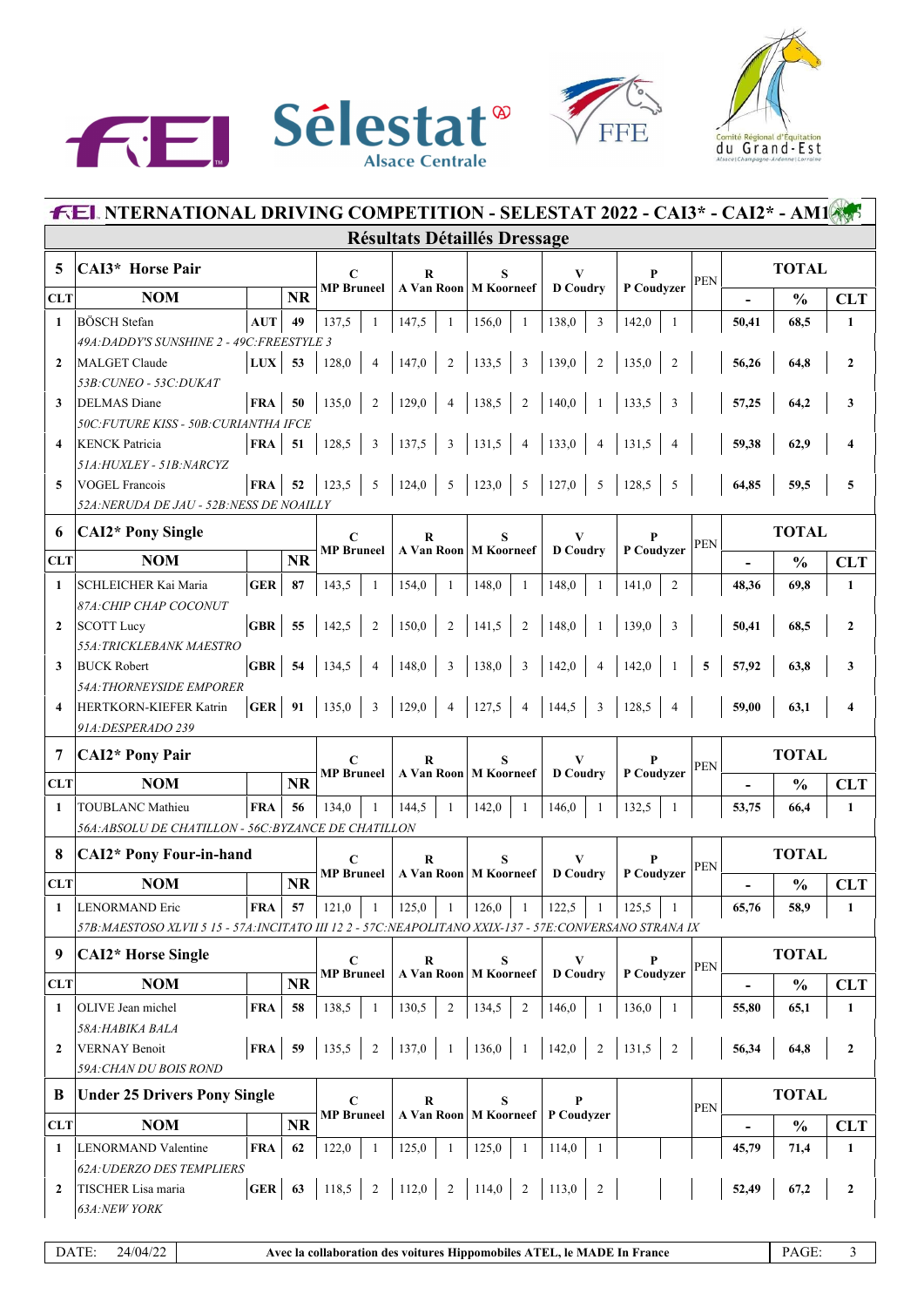





| <b>FEL NTERNATIONAL DRIVING COMPETITION - SELESTAT 2022 - CAI3* - CAI2* - AM1</b> |                                                                |            |           |                                  |                 |                                                                             |                         |                                     |                              |                      |                 |              |                |            |       |               |                         |
|-----------------------------------------------------------------------------------|----------------------------------------------------------------|------------|-----------|----------------------------------|-----------------|-----------------------------------------------------------------------------|-------------------------|-------------------------------------|------------------------------|----------------------|-----------------|--------------|----------------|------------|-------|---------------|-------------------------|
|                                                                                   |                                                                |            |           |                                  |                 | <b>Résultats Détaillés Dressage</b>                                         |                         |                                     |                              |                      |                 |              |                |            |       |               |                         |
| 3                                                                                 | FELGUEIRAS Romane                                              | <b>FRA</b> | 60        | 113,0                            | 3               | 109,5                                                                       | 3                       | 109,0                               | 3                            | 108,0                | 3               |              |                |            | 56,72 | 64,5          | 3                       |
|                                                                                   | <b>60A: ATOS DU CARBONEL</b>                                   |            |           |                                  |                 |                                                                             |                         |                                     |                              |                      |                 |              |                |            |       |               |                         |
| $\overline{\mathbf{4}}$                                                           | <b>LENNE</b> Louise                                            | <b>FRA</b> | 61        | 99,5                             | $\overline{4}$  | 98,0                                                                        | $\overline{4}$          | 94,5                                | $\overline{4}$               | 93,0                 | $\overline{4}$  |              |                |            | 69,53 | 56,5          | $\overline{\mathbf{4}}$ |
|                                                                                   | <b>61A: VITA NOVA'S ASHLEIGH CHANEL</b>                        |            |           |                                  |                 |                                                                             |                         |                                     |                              |                      |                 |              |                |            |       |               |                         |
| $\mathbf C$                                                                       | <b>Under 25 Drivers Pony Pair</b>                              |            |           | $\mathbf C$                      |                 | $\bf{R}$                                                                    |                         |                                     |                              | V                    |                 |              |                | <b>PEN</b> |       | <b>TOTAL</b>  |                         |
| <b>CLT</b>                                                                        | <b>NOM</b>                                                     |            | <b>NR</b> | <b>MP</b> Bruneel                |                 |                                                                             |                         | A Van Roon   M Koorneef             |                              | <b>D</b> Coudry      |                 | P Coudvzer   |                |            |       | $\frac{0}{0}$ | <b>CLT</b>              |
| $\mathbf{1}$                                                                      | REINHARDT Leon zacharias                                       | <b>GER</b> | 65        | 116,0                            | 1               | 117,5                                                                       | $\mathbf{1}$            | 117,0                               | 1                            | 116,5                | 1               | 106,0        | $\overline{1}$ |            | 52,28 | 67,3          | $\mathbf{1}$            |
|                                                                                   | 65A: BÜNTEEICHEN-MAMBO - 65B: TOM 346                          |            |           |                                  |                 |                                                                             |                         |                                     |                              |                      |                 |              |                |            |       |               |                         |
| $\mathbf{2}$                                                                      | <b>HENSEL</b> Lena                                             | <b>GER</b> | 64        | 99,0                             | $\overline{2}$  | 107,5                                                                       | $\overline{2}$          | 104,0                               | $\overline{2}$               | 101,0                | $\overline{2}$  | 97,0         | $\overline{2}$ |            | 64,40 | 59,7          | $\mathbf{2}$            |
|                                                                                   | 64A: BONNI - 64C: VAN ROYC'S SERGEANT PEPPER                   |            |           |                                  |                 |                                                                             |                         |                                     |                              |                      |                 |              |                |            |       |               |                         |
|                                                                                   | <b>TOTAL</b><br><b>Under 25 Drivers Horse Single</b><br>D<br>V |            |           |                                  |                 |                                                                             |                         |                                     |                              |                      |                 |              |                |            |       |               |                         |
|                                                                                   |                                                                |            |           | $\mathbf C$<br><b>MP</b> Bruneel |                 | R                                                                           |                         |                                     | S<br>A Van Roon   M Koorneef |                      | <b>D</b> Coudry | P Coudyzer   |                | <b>PEN</b> |       |               |                         |
| <b>CLT</b>                                                                        | <b>NOM</b>                                                     |            | NR        |                                  |                 |                                                                             |                         |                                     |                              |                      |                 |              |                |            |       | $\frac{0}{0}$ | <b>CLT</b>              |
| $\mathbf{1}$                                                                      | <b>SCHUBERT Ciara</b>                                          | <b>GER</b> | 68        | 117,5                            | -1              | 116,5                                                                       | -1                      | 119,5                               | $\overline{2}$               | 116,0                | $\overline{2}$  | $111,5$   2  |                |            | 50,77 | 68,3          | $\mathbf{1}$            |
|                                                                                   | 68A: ENERGY 19                                                 |            |           |                                  |                 |                                                                             |                         |                                     |                              |                      |                 |              |                |            |       |               |                         |
| 1                                                                                 | <b>SCHUBERT Ciara</b>                                          | <b>GER</b> | 67        | 110,5                            | $\overline{2}$  | 113,0                                                                       | $\overline{2}$          | 121,5                               | -1                           | 121,0                | $\overline{1}$  | 115,0        | $\overline{1}$ |            | 50,77 | 68,3          | $\mathbf{1}$            |
|                                                                                   | 67A:LASSILA                                                    |            |           |                                  |                 |                                                                             |                         |                                     |                              |                      |                 |              |                |            |       |               |                         |
| 3                                                                                 | <b>RISCH Valentin</b>                                          | <b>FRA</b> | 66        | 103,0                            | $\overline{4}$  | 113,0                                                                       | $\overline{2}$          | 103,5                               | 3                            | 93,5                 | 5               | 102,5        | $\overline{4}$ |            | 63,09 | 60,6          | 3                       |
| 4                                                                                 | 66A: VALENTINO<br><b>ASSAILLY Celia</b>                        |            | 88        |                                  | 3               |                                                                             | $\overline{4}$          |                                     |                              |                      | $\overline{4}$  |              | 3              |            |       |               | $\overline{\mathbf{4}}$ |
|                                                                                   | 88A: CAMBIO                                                    | <b>FRA</b> |           | 106,0                            |                 | 96,5                                                                        |                         | 98,5                                | 4                            | 96,5                 |                 | 104,0        |                |            | 65,72 | 58,9          |                         |
| 5                                                                                 | <b>UNZEITIG</b> Anne                                           | <b>GER</b> | 69        | 96,0                             | 5               | 96,5                                                                        | $\overline{4}$          | 91,0                                | 5                            | 103,5                | $\overline{3}$  | 96,0         | 5              |            | 69,20 | 56,8          | 5                       |
|                                                                                   | 69A:ROSEMAN 3                                                  |            |           |                                  |                 |                                                                             |                         |                                     |                              |                      |                 |              |                |            |       |               |                         |
| E                                                                                 |                                                                |            |           |                                  |                 |                                                                             |                         |                                     |                              |                      |                 |              |                |            |       | <b>TOTAL</b>  |                         |
|                                                                                   | <b>Juniors Pony Single</b>                                     |            |           | C<br><b>MP</b> Bruneel           |                 | R<br>A Van Roon   M Koorneef                                                |                         | S                                   |                              | V<br><b>D</b> Coudry |                 | P Coudyzer   |                | <b>PEN</b> |       |               |                         |
| <b>CLT</b>                                                                        | <b>NOM</b>                                                     |            | <b>NR</b> |                                  |                 |                                                                             |                         |                                     |                              |                      |                 |              |                |            |       | $\frac{0}{0}$ | <b>CLT</b>              |
| 1                                                                                 | STOLZENBERGER Philipp                                          | <b>GER</b> | 78        | 142,5                            | -1              | 149,5                                                                       | -1                      | 141,5                               | -1                           | 137,0                | $\overline{4}$  | 138,0        | $\overline{1}$ |            | 46,64 | 70,9          | $\mathbf{1}$            |
| $\mathbf{2}$                                                                      | 78A: GALILEO 153<br><b>HÜSGES Laura</b>                        | <b>GER</b> | 75        | 132,5                            | $\overline{4}$  | 134,5                                                                       | $\overline{2}$          | 139,0                               | $\overline{2}$               | 140,0                | 3               | $131,5$ 3    |                |            | 51,60 | 67,8          | $\mathbf{2}$            |
|                                                                                   | 75A: TITUS 195                                                 |            |           |                                  |                 |                                                                             |                         |                                     |                              |                      |                 |              |                |            |       |               |                         |
| 3 <sup>1</sup>                                                                    | <b>SCHLEICHER Pia</b>                                          |            |           |                                  |                 | <b>GER</b>   77   131,5   5   134,0   3   133,0   4   142,0   1   135,5   2 |                         |                                     |                              |                      |                 |              |                |            | 51,84 | 67,6          |                         |
|                                                                                   | 77A:TRALLALA 2                                                 |            |           |                                  |                 |                                                                             |                         |                                     |                              |                      |                 |              |                |            |       |               |                         |
| 4                                                                                 | LENORMAND Kilian                                               | FRA        | 73        | 134,5                            | 3               | 125,5                                                                       | $5\phantom{.0}$         | 133,5                               | $\overline{\mathbf{3}}$      | 140,5                | $\overline{2}$  | 126,0        | $\overline{4}$ |            | 54,40 | 66,0          | 4                       |
|                                                                                   | <b>73B: CHOUCHENN DE DIEGE</b>                                 |            |           |                                  |                 |                                                                             |                         |                                     |                              |                      |                 |              |                |            |       |               |                         |
| 5                                                                                 | <b>ROHRSSEN Kris</b>                                           | IRL        | - 79      | 135,5                            | $\overline{2}$  | 132,5                                                                       | $\overline{\mathbf{4}}$ | 121,5                               | $7\phantom{.0}$              | 135,0                | 5               | 125,0        | 5              |            | 56,08 | 64,9          | $\sqrt{5}$              |
|                                                                                   | 79A: CHECKMATE                                                 |            |           |                                  |                 |                                                                             |                         |                                     |                              |                      |                 |              |                |            |       |               |                         |
| 6                                                                                 | <b>AMEND Pauline</b>                                           | GER        | 74        | 127,0                            | $7\phantom{.0}$ | 120,5                                                                       | $\tau$                  | 122,0                               | 6                            | 134,0                | 6               | 124,5        | 6              |            | 59,52 | 62,8          | 6                       |
|                                                                                   | 74A: CLAIRE                                                    |            |           |                                  |                 |                                                                             |                         |                                     |                              |                      |                 |              |                |            |       |               |                         |
| 7                                                                                 | <b>SCHMID Sophia</b>                                           | AUT        | - 70      | 130,0                            | 6               | 125,0                                                                       | 6                       | 125,5                               | $5\phantom{.0}$              | 120,0                | 8               | $113,5$   10 |                |            | 61,76 | 61,4          | $\overline{7}$          |
|                                                                                   | 70A: FLEX 2                                                    |            |           |                                  |                 |                                                                             |                         |                                     |                              |                      |                 |              |                |            |       |               |                         |
| 8                                                                                 | <b>NOTTRET Anthony</b>                                         | FRA        | 89        | 125,0                            | $8\phantom{.0}$ | $117,0$ 8                                                                   |                         | $112,0$ 9                           |                              | 120,0                | 8               | $116,0$ 8    |                |            | 65,60 | 59,0          | 8                       |
|                                                                                   | 89A: CYRANO DU BEC                                             |            |           |                                  |                 |                                                                             |                         |                                     |                              |                      |                 |              |                |            |       |               |                         |
| 9                                                                                 | <b>FASSEL Perlane</b>                                          | FRA        | 71        | 117,5                            | 10              | 114,5                                                                       | $\vert 9 \vert$         | $115,5$ 8                           |                              | 123,0                | $7\phantom{.0}$ | 114,0        | $\overline{9}$ |            | 66,48 | 58,4          | 9                       |
|                                                                                   | 71A: ELITE D'IDEALE                                            |            |           |                                  |                 |                                                                             |                         |                                     |                              |                      |                 |              |                |            |       |               |                         |
| 10                                                                                | JUNG Julia                                                     | FRA        | 72        | 121,5                            | 9               | $112,5$ 10                                                                  |                         | 110,5   10   116,0   10   117,5   7 |                              |                      |                 |              |                |            | 67,52 | 57,8          | 10                      |
|                                                                                   | 72A: TURNINA'S BUSTER                                          |            |           |                                  |                 |                                                                             |                         |                                     |                              |                      |                 |              |                |            |       |               |                         |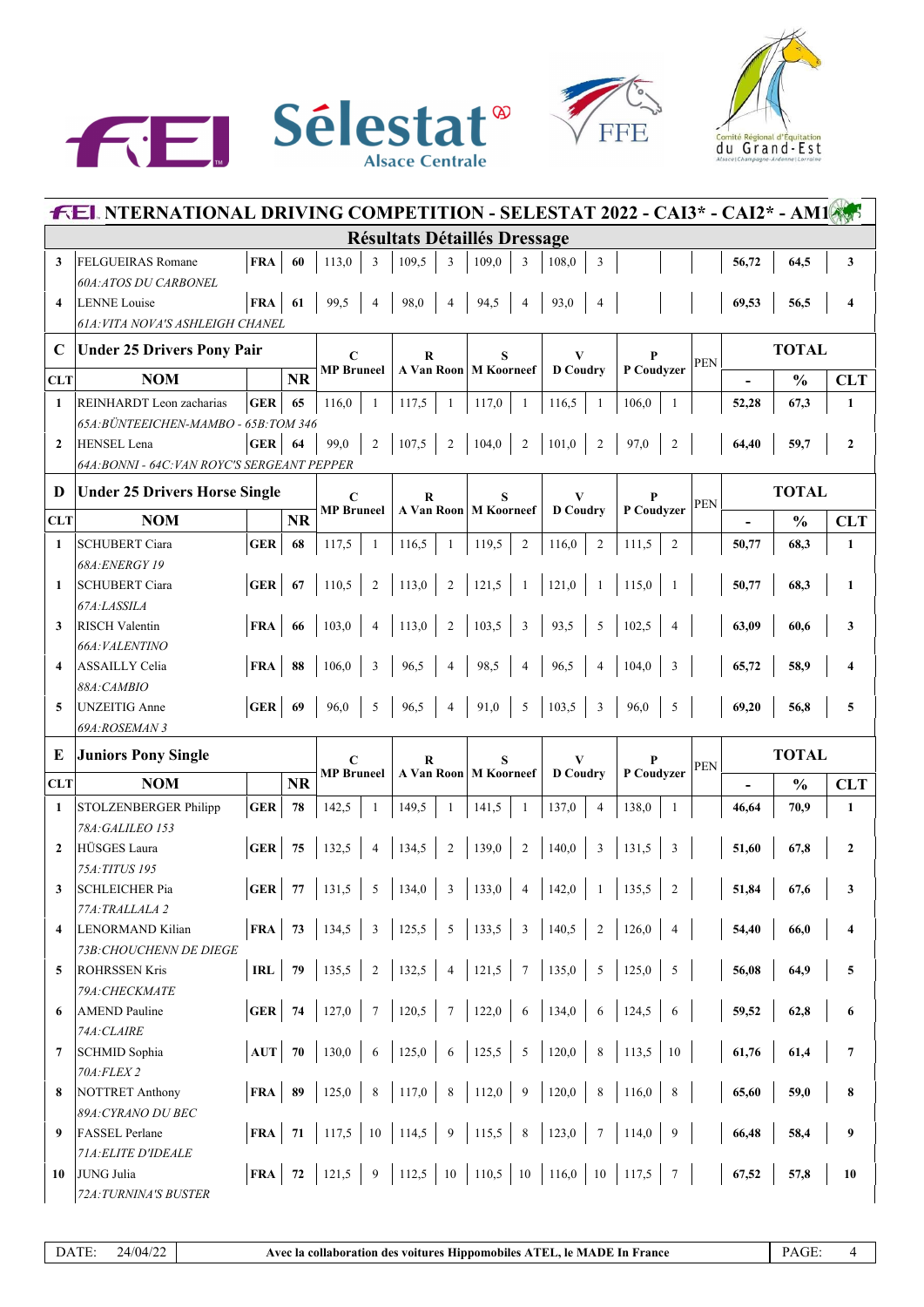





|                         | <b>FEL NTERNATIONAL DRIVING COMPETITION - SELESTAT 2022 - CAI3* - CAI2* - AM1</b> |                      |           |                         |                                                                         |                                  |                          |                         |            |       |               |                         |  |
|-------------------------|-----------------------------------------------------------------------------------|----------------------|-----------|-------------------------|-------------------------------------------------------------------------|----------------------------------|--------------------------|-------------------------|------------|-------|---------------|-------------------------|--|
|                         |                                                                                   |                      |           |                         | <b>Résultats Détaillés Dressage</b>                                     |                                  |                          |                         |            |       |               |                         |  |
| F                       | <b>Juniors Pony Pair</b>                                                          |                      |           | C<br><b>MP</b> Bruneel  | R                                                                       | S                                | V                        |                         | <b>PEN</b> |       | <b>TOTAL</b>  |                         |  |
| <b>CLT</b>              | <b>NOM</b>                                                                        |                      | <b>NR</b> |                         |                                                                         | A Van Roon   M Koorneef          | <b>D</b> Coudry          | P Coudvzer              |            |       | $\frac{0}{0}$ | <b>CLT</b>              |  |
| $\mathbf{1}$            | <b>ANDREW Max</b>                                                                 | <b>GER</b>           | 80        | 140,0<br>-1             | 141,0<br>-1                                                             | 146,5<br>1                       | 135,5<br>-1              | 126,0<br>1              |            | 49,76 | 68,9          | $\mathbf{1}$            |  |
|                         | 80A: LEYBUCHT LANCELOT - 80C: POLHAAR SECRET SERYDDWR                             |                      |           |                         |                                                                         |                                  |                          |                         |            |       |               |                         |  |
| $\mathbf{2}$            | <b>REINHARDT</b> Malte                                                            | GER                  | 81        | 113,5<br>$\overline{2}$ | 106,5<br>$\sqrt{2}$                                                     | 114,0<br>2                       | 110,0<br>$\overline{2}$  | 106,5<br>$\overline{2}$ |            | 71,92 | 55,1          | $\mathbf{2}$            |  |
|                         | 81A: SASKIA III - 81B: SURPRISE                                                   |                      |           |                         |                                                                         |                                  |                          |                         |            |       |               |                         |  |
| G                       | <b>Children Pony Single</b>                                                       |                      |           | $\mathbf C$             | $\bf R$                                                                 | S                                | V                        | P                       |            |       | <b>TOTAL</b>  |                         |  |
| <b>CLT</b>              | <b>NOM</b>                                                                        |                      | <b>NR</b> | <b>MP</b> Bruneel       |                                                                         | A Van Roon   M Koorneef          | <b>D</b> Coudry          | P Coudvzer              | <b>PEN</b> |       | $\frac{0}{0}$ | <b>CLT</b>              |  |
| $\mathbf{1}$            | <b>CASTELLI Bice</b>                                                              | <b>ITA</b>           | 85        | 130,0<br>-1             | 132,5<br>-1                                                             | 138,0<br>1                       | 129,5<br>$\mathbf{1}$    | 130,0<br>-1             |            | 54,40 | 66,0          | 1                       |  |
|                         | 85A: VALENZO DE CHANDIEU                                                          |                      |           |                         |                                                                         |                                  |                          |                         |            |       |               |                         |  |
| $\overline{2}$          | <b>BANNERT</b> Audrey                                                             | <b>GER</b>           | 84        | 129,5<br>$\overline{2}$ | 128,0<br>$\overline{2}$                                                 | 132,5<br>$\overline{2}$          | 122,5<br>$\overline{4}$  | 123,5<br>$\overline{2}$ |            | 58,24 | 63,6          | $\mathbf{2}$            |  |
|                         | 84A: VASCO                                                                        |                      |           |                         |                                                                         |                                  |                          |                         |            |       |               |                         |  |
| 3                       | <b>NOTTRET</b> Herve                                                              | <b>FRA</b>           | 90        | 129,5<br>$\overline{2}$ | 126,0<br>3                                                              | 124,5<br>$\overline{4}$          | 126,0<br>3               | 119,0<br>3              |            | 60,00 | 62,5          | 3                       |  |
|                         | 90A: KILKENNY MOUNT                                                               |                      |           |                         |                                                                         |                                  |                          |                         |            |       |               |                         |  |
| $\overline{\mathbf{4}}$ | AILLAUD Nuno                                                                      | <b>FRA</b>           | 82        | 126,5<br>$\overline{4}$ | 125,0<br>$\overline{4}$                                                 | 127,0<br>$\overline{\mathbf{3}}$ | 127,5<br>$\sqrt{2}$      | 117,5<br>$\overline{4}$ |            | 60,24 | 62,4          | 4                       |  |
|                         | 82A: KANTJE'S ZILTON                                                              |                      |           |                         |                                                                         |                                  |                          |                         |            |       |               |                         |  |
| 5                       | <b>LEGRET Bouly marine</b>                                                        | <b>FRA</b>           | 83        | 122,0<br>5              | 117,5<br>$\overline{5}$                                                 | $116,5$ 5 117,5                  | $5\overline{5}$          | 114,5<br>5              |            | 65,92 | 58,8          | 5                       |  |
|                         | 83A: UNA DU BOSQUE                                                                |                      |           |                         |                                                                         |                                  |                          |                         |            |       |               |                         |  |
| U                       | <b>AM 1 GP Poney Solo</b>                                                         |                      |           | C                       | R                                                                       | S                                | V                        |                         |            |       | <b>TOTAL</b>  |                         |  |
| <b>CLT</b>              | <b>NOM</b>                                                                        |                      | <b>NR</b> | <b>MP</b> Bruneel       | <b>A Van Roon</b>                                                       | G Ory                            | D.Coudry                 | P Coudvzer              | <b>PEN</b> |       | $\frac{0}{0}$ |                         |  |
|                         |                                                                                   |                      |           |                         |                                                                         |                                  |                          |                         |            |       |               | <b>CLT</b>              |  |
| $\mathbf{1}$            | <b>JACOB</b> Justine<br>101A:RED DRAGON V NIEUWOVERHOR                            | <b>FRA</b>           | 101       | 133,5<br>-1             | 136,5<br>-1                                                             | 131,0<br>-1                      | 139,0<br>$\overline{1}$  | 126,5                   |            | 58,56 | 63,4          | $\mathbf{1}$            |  |
|                         |                                                                                   |                      |           |                         |                                                                         |                                  |                          |                         |            |       |               |                         |  |
| V                       | <b>AM 1 GP Poney Paire</b>                                                        |                      |           | $\mathbf C$             | R                                                                       | S                                | V<br>D.Coudry            |                         | <b>PEN</b> |       | <b>TOTAL</b>  |                         |  |
| <b>CLT</b>              | <b>NOM</b>                                                                        |                      | <b>NR</b> | <b>MP</b> Bruneel       | A Van Roon                                                              | G Ory                            |                          | P Coudvzer              |            |       | $\frac{0}{0}$ | <b>CLT</b>              |  |
| $\mathbf{1}$            | <b>CRESSENT Robin</b>                                                             | <b>FRA</b>           | 121       | 137,0<br>1              | 140,5<br>-1                                                             | 133,0<br>$\mathbf{1}$            | 136,5<br>-1              | 128,0<br>-1             |            | 57,27 | 64,2          | 1                       |  |
|                         | 121C:DOUBLE P S BLINKER - 121A:ROY                                                |                      |           |                         |                                                                         |                                  |                          |                         |            |       |               |                         |  |
| $\mathbf{2}$            | <b>EGELE Guillaume</b>                                                            | $FRA$ 103            |           | 122,5<br>3              | 123,0<br>$\overline{2}$                                                 | 118,5<br>2                       | 113,5<br>$\overline{2}$  | 115,5<br>$\overline{2}$ |            | 69,75 | 56,4          | $\mathbf{2}$            |  |
|                         | 103A: REDWOOD FIGHTER - 103B: REDWOOD FIREBLADE                                   |                      |           |                         |                                                                         |                                  |                          |                         |            |       |               |                         |  |
| 3                       | <b>CAPELLE Arthur</b>                                                             | <b>FRA</b>           | 102       | 123,0<br>$\overline{2}$ | 118,5<br>3                                                              | 113,5<br>3                       | $\sqrt{2}$<br>113,5      | 114,5<br>3              |            | 71,27 | 55,5          | 3                       |  |
|                         | 102A: CRICCIETH KENELM - 102B: KIELSHOOP BODO OF ROSE                             |                      |           |                         |                                                                         |                                  |                          |                         |            |       |               |                         |  |
| X                       | <b>AM1 GP Solo</b>                                                                |                      |           | C                       | $\bf{R}$                                                                | S                                | V                        | P                       |            |       | <b>TOTAL</b>  |                         |  |
| <b>CLT</b>              | <b>NOM</b>                                                                        |                      | NR        | <b>MP</b> Bruneel       | A Van Roon                                                              | G Ory                            | D.Coudry                 | P Coudyzer              | <b>PEN</b> |       | $\frac{0}{0}$ | <b>CLT</b>              |  |
| 1                       | <b>LINSTER Cloe</b>                                                               | FRA                  | 108       | 146,0<br>2              | 151,0<br>-1                                                             | 143,0<br>-1                      | 157,0<br>-1              | 150,0<br>-1             |            | 46,31 | 71,1          | 1                       |  |
|                         | 108A:JORIS                                                                        |                      |           |                         |                                                                         |                                  |                          |                         |            |       |               |                         |  |
| $\mathbf{2}$            | VANEL Lea                                                                         | $\mathbf{FRA}$ 110   |           | 146,5<br>$\mathbf{1}$   | 141,5<br>$\mathfrak{Z}$                                                 | 137,5<br>$\overline{3}$          | 154,5<br>$\overline{3}$  | 135,5<br>$\overline{2}$ |            | 51,10 | 68,1          | $\boldsymbol{2}$        |  |
|                         | 110A: EMPIRE                                                                      |                      |           |                         |                                                                         |                                  |                          |                         |            |       |               |                         |  |
| 3                       | <b>LENNE</b> David                                                                | $\mathbf{FRA}$   107 |           | 137,5<br>$\overline{4}$ | $\overline{c}$<br>142,0                                                 | 131,5<br>$\overline{4}$          | $\overline{2}$<br>156,0  | 133,5<br>3              |            | 53,38 | 66,6          | 3                       |  |
|                         | 107A:ARTISTE                                                                      |                      |           |                         |                                                                         |                                  |                          |                         |            |       |               |                         |  |
| 4                       | <b>BITARD</b> Michel                                                              | $FRA$ 105            |           | 141,0<br>$\mathfrak{Z}$ | 137,5<br>$\overline{4}$                                                 | 141,5<br>$\overline{2}$          | 145,5<br>$\overline{4}$  | 133,5<br>3              |            | 53,61 | 66,5          | $\overline{\mathbf{4}}$ |  |
|                         | 105B: SHEITAN DU CHENE Z                                                          |                      |           |                         |                                                                         |                                  |                          |                         |            |       |               |                         |  |
| 5                       | UYTTERHAEGEN Dominique                                                            | $FRA$   109          |           | 129,5<br>5              | 126,5<br>5                                                              | 118,5<br>6                       | 130,0<br>5               | 122,0<br>5              |            | 64,65 | 59,6          | 5                       |  |
|                         | 109A: DON QUICHOTTE                                                               |                      |           |                         |                                                                         |                                  |                          |                         |            |       |               |                         |  |
| 6                       | <b>BENET</b> Barbara                                                              | $FRA$   104          |           | 127,5<br>6              | 118,5<br>$\sqrt{6}$                                                     | 119,0<br>$5\overline{5}$         | 116,5<br>$7\phantom{.0}$ | 121,0<br>6              |            | 68,30 | 57,3          | 6                       |  |
|                         | 104A: DARCOS DES PERRIERES                                                        |                      |           |                         |                                                                         |                                  |                          |                         |            |       |               |                         |  |
|                         | DATE:<br>24/04/22                                                                 |                      |           |                         | Avec la collaboration des voitures Hippomobiles ATEL, le MADE In France |                                  |                          |                         |            |       | PAGE:         | 5                       |  |